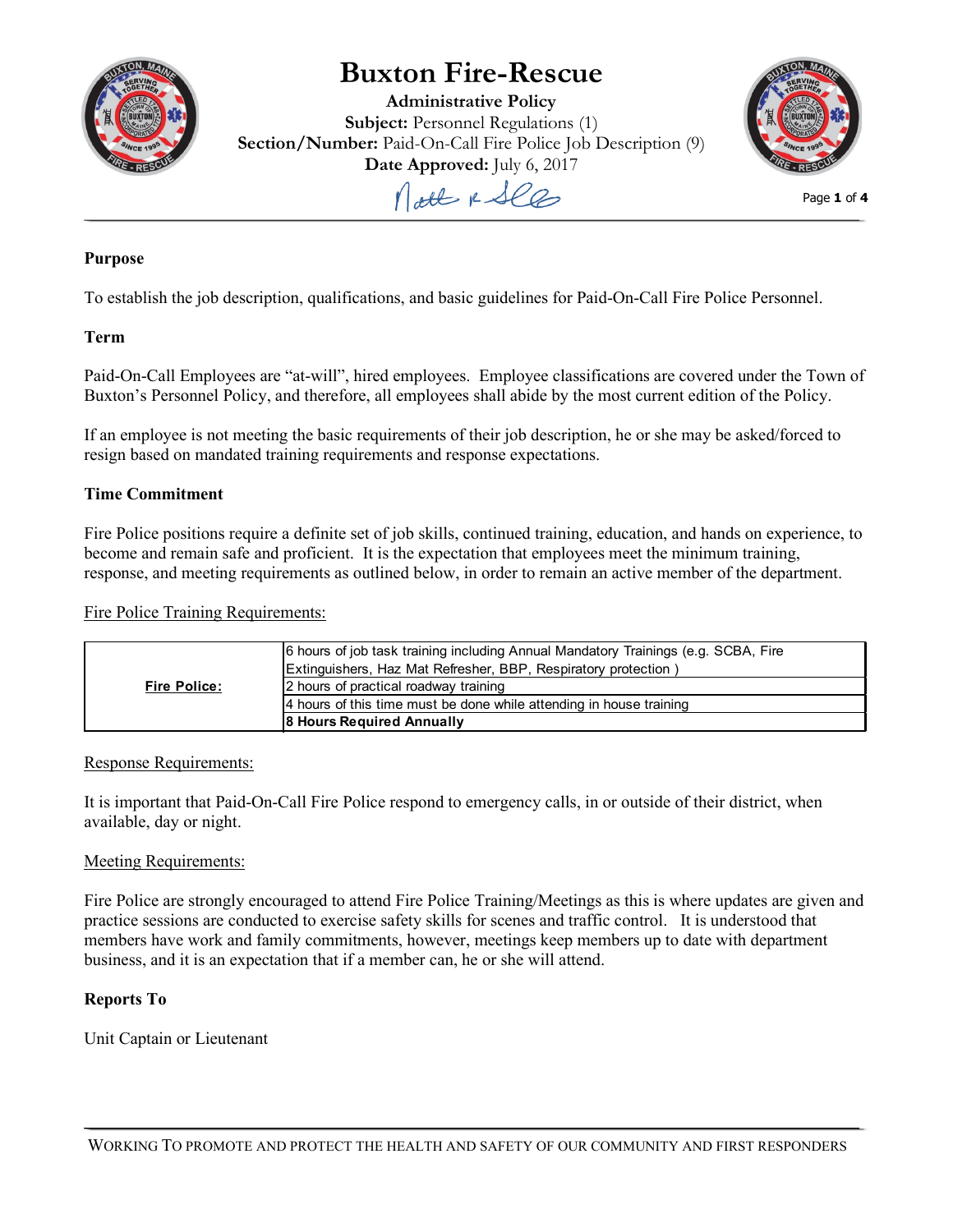## **Nature of Work**

This is a skilled emergency position that requires the employee to respond to incidents and details, when requested, to provide traffic safety support to other first responders. Fire Police respond to all fire calls and limited medical calls (only as requested), with scene and responder safety as the highest priority.

The person filling this position must be mature, honest, compassionate, able to work well with others, and be willing and able to interact positively with the public. The candidate must be prepared to respond to incidents in all types of weather, day or night and perform duties of Fire Police while at special details throughout the year. The person filling this position may become involved in station duties, public education, in-house education, equipment and apparatus maintenance, disinfecting and cleaning of equipment and apparatus, computer related reports and assignments, and a variety of other tasks assigned by their officers, or other department officers.

Work is reviewed through discussion, reports, and during goal setting/mentoring meetings with the company officer.

Fire Police may need to perform their duties independently of the fire/medical scene and may only have a radio as a means of communication.

#### **Illustrative Examples of Work**

- Provide the safest environment for Fire Police, Fire/Rescue, Police personnel and the public at emergency scenes and community events.
- Be knowledgeable in the application of methods of traffic control such as single lane development, lane tapers, traffic cone lights, emergency scene signs, road closures, advanced warnings and slowing traffic.

#### **Requirements of Work/Essential Functions**

#### Physical Demands

- Requires lifting over 40 lbs. and occasionally over 70 lbs while wearing personal protective equipment.
- Traffic control activities often require long periods of standing and relative inactivity, with exposure to all types of Maine weather.
- Effective communication is required when dealing with the public at or around emergency scenes.

#### Physical Requirements

All fire police employees must meet the requirements as outlined below, as well as the "Qualifications for Flaggers" as found in Section 6E.01 of the 2009 Edition (current) of the Manual on Uniform Traffic Control Devices (MUTCD). The page and section of the MUTCD can be found on the last page of this job description.

- Vision Normal vision needed with or without corrective lenses.
- Hearing Normal hearing is needed with or without hearing aids.
- Mobility Ability to walk and stand for 30-45 minutes.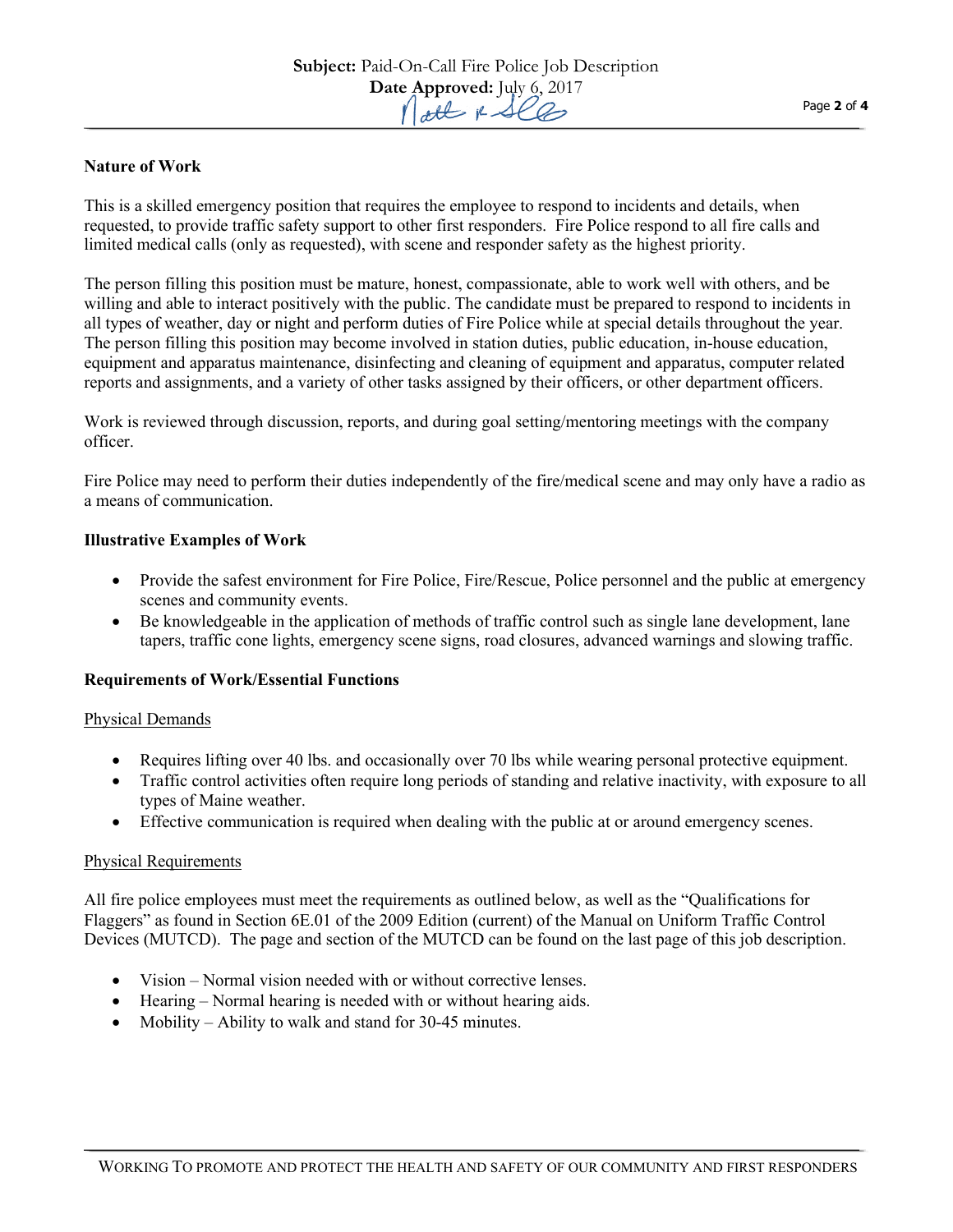## **Qualifications**

## **Experience**

- Demonstrates a willingness to participate in Department, Unit and Community Activities.
- General knowledge of the community's hazards, and surrounding communities that the department has mutual/automatic aid agreements with.
- Conducts oneself in a safe manner in all situations.
- Willingness to work as a team member.

Knowledge

• Training and Certifications:

| Support Firefighter | Training based on Job Tasks Assignment |
|---------------------|----------------------------------------|
|                     | 100. 700<br>ılS.                       |

- Knowledge of Buxton Apparatus, their operation, and associated equipment.
- Resource knowledge: i.e. Police, EMS, Public Works, Haz-Mat units, hydrant locations, streets, etc.

#### Abilities

- Effective listening, oral, and writing skills, and able to get the message "across".
- Able to make decisions without supervision, based on knowledge, experience, skills, and training
- Displays sound judgment, and able to "do the right thing when no one is looking"
- Able to follow directives
- Operates well under pressure, during emergencies

#### **Salary and Job Classification**

*Paid On Call Job Classification - Paid on Call working for the Fire/Rescue are not eligible for benefits. Paid on Call are required to comply with any portions of the Personnel Policy that are not overridden by state or federal law.*

The salary for this position is set annually through the budget process by the Board of Selectmen.

## *Policy History:*

*Original Approval Date: July 7, 2017*

*Revised Date: May 26, 2021 (Non-Substantive)*